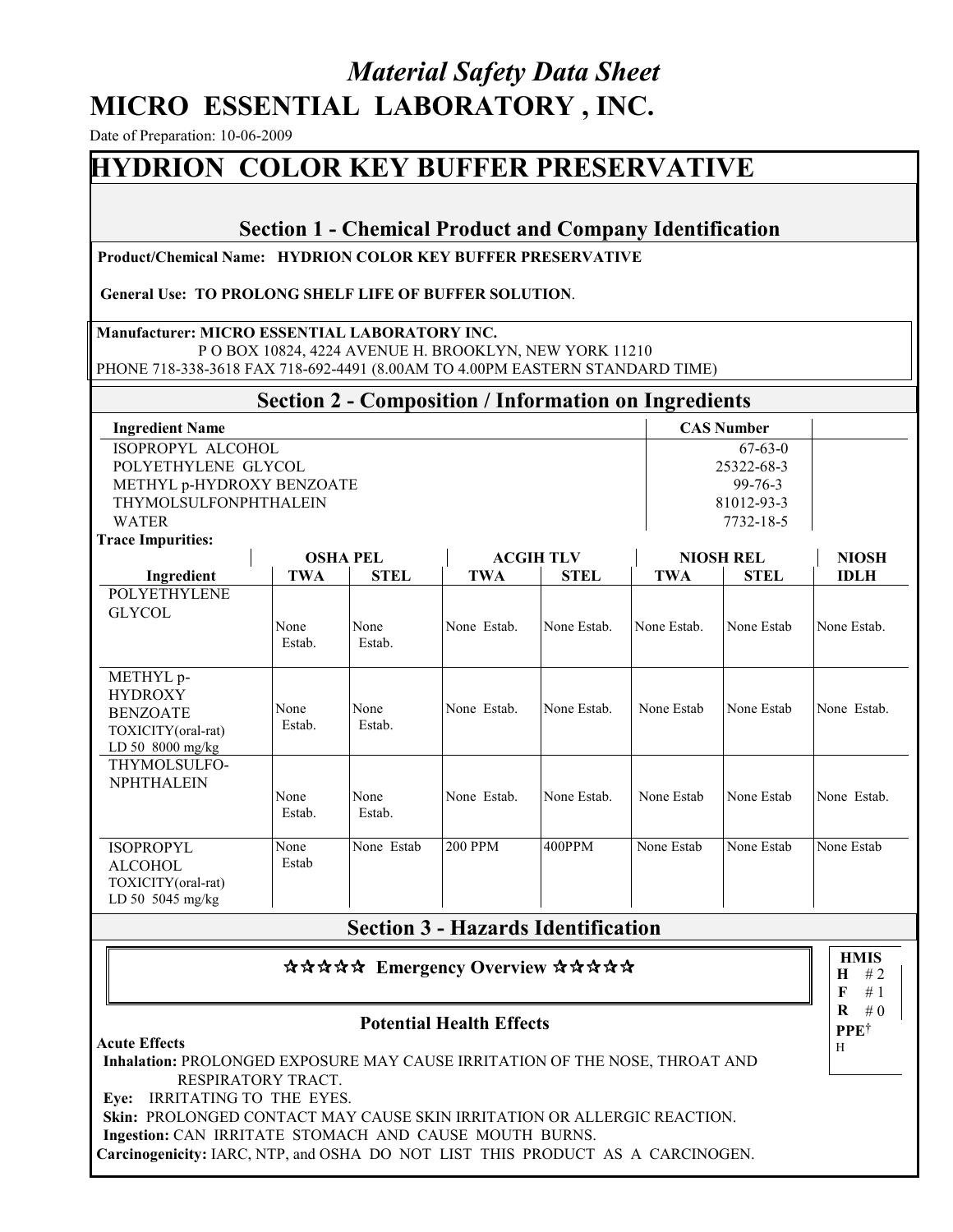#### **HYDRION COLOR KEY BUFFER PRESERVATIVE**

**Chronic Effects:** PROLONGED EXPOSURE MAY CAUSE IRRITATION TO THE EYES, SKIN AND RESPIRATORY SYSTEM.

## **Section 4 - First Aid Measures**

**Inhalation:** REMOVE TO FRESH AIR. GIVE OXYGEN IF BREATHING IS DIFFICULT. **Eye Contact:** FLUSH THOROUGHLY WITH WATER FOR 15 MINUTES. **Skin Contact:** WASH WITH SOAP AND WATER. **Ingestion:** DRINK LOTS OF WATER. DO NOT INDUSE VOMITING. CALL A PHYSICIAN. *After first aid, get appropriate in-plant, paramedic, or community medical support.*

## **Section 5 - Fire-Fighting Measures**

**Flash Point:** NON FLAMMABLE

**LEL:** N/A

**UEL:** N/A

**Flammability Classification:** ON FLAMMABLE

**Extinguishing Media:** USE EXTINGUISHING MEDIA APPROPRIATE FOR SURROUNDING AREA.

**Hazardous Combustion Products:** MAY RELEASE TOXIC FUMES UNDER FIRE.

**Fire-Fighting Instructions:** Do not release runoff from fire control methods to sewers or waterways.

**Fire-Fighting Equipment:** Because fire may produce toxic thermal decomposition products, wear a self-contained breathing apparatus (SCBA) with a full face piece operated in pressure-demand or positive-pressure mode.

## **Section 6 - Accidental Release Measures**

 **Spill Response Notice:** ONLY PERSONS PROPERLY QUALIFIED TO RESPOND TO AN EMERGENCY INVOLVING HAZARDOUS SUBSTANCES MAY RESPOND TO A SPILL ACCORDING TO FEDERAL REGULATIONS ( OSHA 29 CFR 1910.120(a)(v)) AND PER YOUR COMPANY'S EMERGENCY RESPONSE PLAN AND GUIDELINES/PROCEDURES. SEE SECTION 13, SPECIAL INSTRUCTIONS FOR DISPOSAL ASSISTANCE.

**Spill /Leak Procedures:** CAREFULLY SWEEP UP AND DISCARD. CLEAN SPILL AREA WITH COLD WATER.

 IF PREPARED BUFFER SOLUTION IS SPILLED NEUTRALIZE AND MOP AREA. **Small Spills:** WIPE AND CLEAN AREA

 **Containment:** For large spills, dike far ahead of liquid spill for later disposal. Do not release into sewers or waterways.  **Cleanup Technique:** SCOOP UP SPILLED MATERIAL INTO A LARGE BEAKER AND DISSOLVE WITH WATER. ADJUST TO A pH BETWEEN 6 AND 9 WITH AN ALKALI, SUCH AS SODA ASH OR SODIUM BICARBONATE. FLUSH REACTED MATERIAL TO THE DRAIN WITH A LARGE EXCESS OF WATER. DECONTAMINATE THE AREA OF THE SPILL WITH A SOAP SOLUTION.

**DISPOSE OF ALL WASTES IN ACCORDANCE WITH FEDERAL, STATE AND LOCAL REGULATION. Regulatory Requirements:** Follow applicable OSHA regulations (29 CFR 1910.120).

## **Section 7 - Handling and Storage**

**Storage Requirements:** STORE AT CONTROLLED ROOM TEMP. IN DRY LOCATION. AVOID HIGH TEMPERATURES AND HIGH HUMIDITIES. KEEP CONTAINER CLOSE WHEN NOT IN USE.

**VENTILATION:** USE ADEQUATE GENERAL OR LOCAL VENTILATION TO KEEP FUME LEVELS AS LOW AS POSSIBLE.

**RESPIRATION PROTACTION:** USE NIOSH APPROVED DUST RESPIRATOR WHEN HANDLING BULK POWDER. **EYE PROTACTION :** CHEMICAL SPLASH GOGGLES WITH SIDE SHIELDS WHEN HANDLING BULK POWDER. **GLOVES:** NATURAL RUBBER, BUTYL NEOPRENE OR EQUIVALENT . WEAR FULL COVER CLOTHING WHEN HANDLING BULK POWDER.

**DO NOT BREATH DUST. DO NOT GET INTO EYES. AVOID PROLONGED OR REPEATED SKIN CONTACT. WASH WITH COLD WATER AFTER CONTACT. DO NOT TAKE INTERNALLY.**

## **Section 8 - Exposure Controls / Personal Protection**

#### **Engineering Controls:**

**Ventilation:** Provide general or local exhaust ventilation systems to maintain airborne concentrations below OSHA PELs (Sec. 2). Local exhaust ventilation is preferred because it prevents contaminant dispersion into the work area by controlling it at its source.

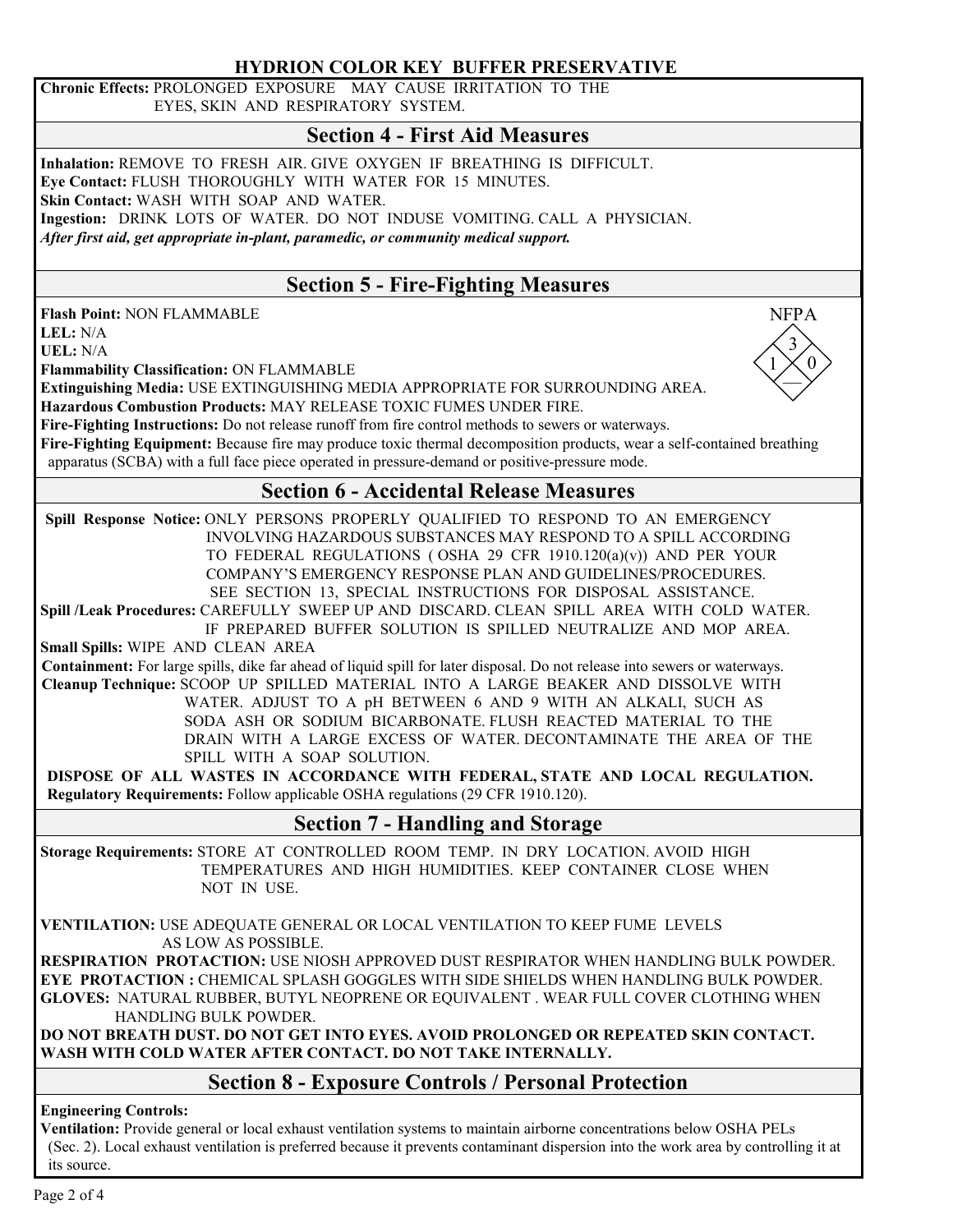### **HYDRION COLOR KEY BUFFER PRESERVATIVE**

#### **Administrative Controls:**

**Respiratory Protection:** Seek professional advice prior to respirator selection and use. Follow OSHA respirator regulations (29 CFR 1910.134) and, if necessary, wear a MSHA/NIOSH-approved respirator. Select respirator based on its suitability to provide adequate worker protection for given working conditions, level of airborne contamination, and presence of sufficient oxygen. For emergency or nonroutine operations (cleaning spills, reactor vessels, or storage tanks), wear an SCBA. *Warning! Air-purifying respirators do not protect workers in oxygen-deficient atmospheres.* If respirators are used, OSHA requires a written respiratory protection program that includes at least: medical certification, training, fit-testing, periodic environmental monitoring, maintenance, inspection, cleaning, and convenient, sanitary storage areas.

**Protective Clothing/Equipment:** Wear chemically protective gloves, boots, aprons, and gauntlets to prevent prolonged or repeated skin contact. Wear protective eyeglasses or chemical safety goggles, per OSHA eye- and face-protection regulations (29 CFR 1910.133). Contact lenses are not eye protective devices. Appropriate eye protection must be worn instead of, or in conjunction with contact lenses.

**Safety Stations:** Make emergency eyewash stations, safety/quick-drench showers, and washing facilities available in work area. **Contaminated Equipment:** Separate contaminated work clothes from street clothes. Launder before reuse. Remove this material from your shoes and clean personal protective equipment.

**Comments:** Never eat, drink, or smoke in work areas. Practice good personal hygiene after using this material, especially before eating, drinking, smoking, using the toilet, or applying cosmetics.

### **Section 9 - Physical and Chemical Properties**

**Appearance and Odor: RED COLOR LIQUID WITH NO ODOR Vapor Pressure: NDA**

**Vapor Density (Air=1): Specific Gravity (H2O=1, at 4** °**C): ~ 1.015**  **Water Solubility: Miscible Other Solubilities: Not determined Boiling Point: NDA Freezing/Melting Point: NDA Viscosity: NDA Refractive Index: NDA Surface Tension: NDA % Volatile: NOT VOLATILE Evaporation Rate: NDA** 

#### **Section 10 - Stability and Reactivity**

**Stability: HYDRION COLOR KEY PRESERVATIVE** IS STABLE at room temperature in closed containers under normal storage and handling conditions.

**Polymerization:** Hazardous polymerization cannot occur.

**Chemical Incompatibilities:** HAZARDOUS REACTION IN AQUEOUS SOLUTION MAY OCCUR WITH CHLORINE, HYPOCHLORUS ACID, HYPOCHLORITES, CYANIDES OR SULFIDES.

## **Section 11- Toxicological Information**

#### **Toxicity Data:\***

**Eye Effects:** MAY CAUSE EYE IRRITATION

**Skin Effects:** IRRITATING TO THE SKIN AND MUCOUS MEMBRANES

**Acute Inhalation Effects:** Human, inhalation, NOT REPORTED

**Acute Oral Effects:** Rat, oral,  $LD_{50}$ : 8000 mg/kg **Carcinogenicity:** NOT REPORTED **Mutagenicity:** NOT REPORTED **Teratogenicity:** NOT REPORTED

## **Section 12 - Ecological Information**

**NO ECOLOGICAL DATA AVAILABLE FOR THIS PRODUCT** 

## **Section 13 - Disposal Considerations**

 **Special instructions (Disposal):** DILUTE MATERIAL WITH EXCESS WATER MAKING A WEAKER THAN 5% SOLUTION. ADJUST TO A pH BETWEEN 6 AND 9 WITH AN ALKALI, SUCH AS SODA ASH OR SODIUM